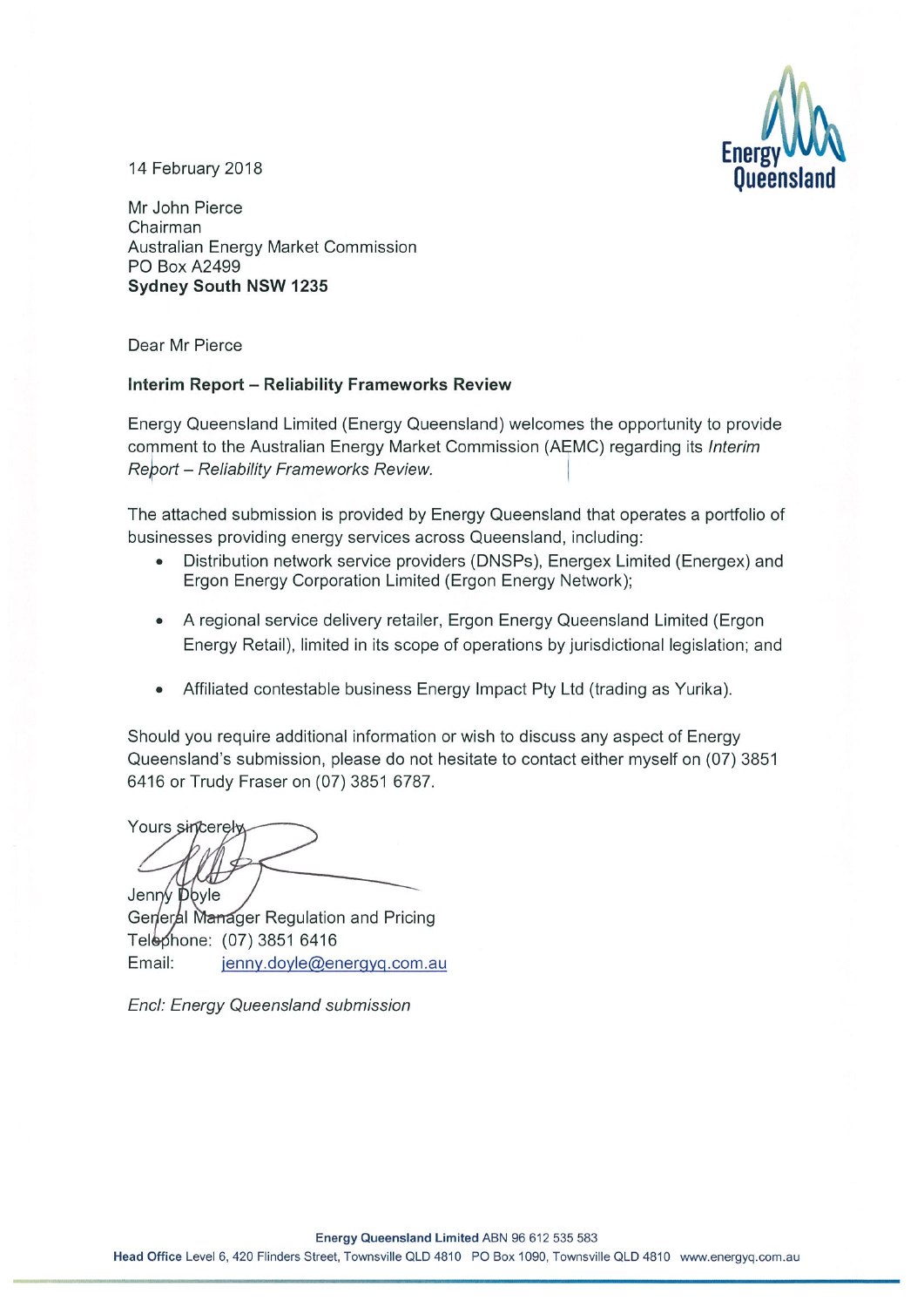# **Energy Queensland**

# **Submission to the Australian Energy Market Commission**

# **Interim Report – Reliability Frameworks Review**

**Energy Queensland Limited** 14 February 2018

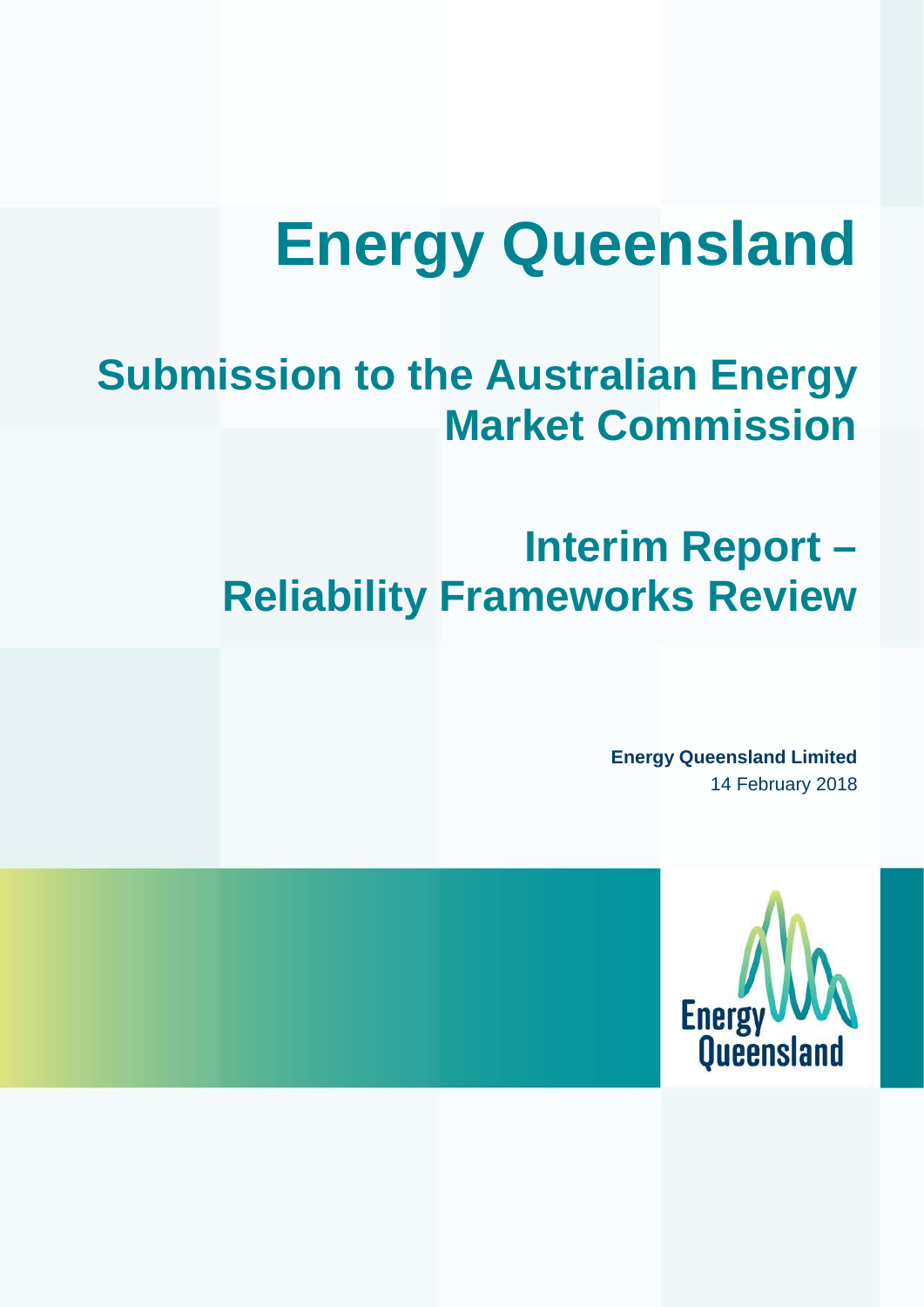#### **About Energy Queensland**

Energy Queensland Limited (Energy Queensland) is a Queensland Government Owned Corporation that operates a group of businesses providing energy services across Queensland, including:

- Distribution Network Service Providers, Energex Limited (Energex) and Ergon Energy Corporation Limited (Ergon Energy);
- a regional service delivery retailer, Ergon Energy Queensland Pty Ltd (Ergon Energy Retail); and
- affiliated contestable business Energy Impact Pty Ltd (trading as Yurika).

Energy Queensland's purpose is to 'safely deliver secure, affordable and sustainable energy solutions with our communities and customers and is focused on working across its portfolio of activities to deliver customers lower, more predictable power bills while maintaining a safe and reliable supply and a great customer experience.

Our distribution businesses, Energex and Ergon Energy, cover 1.7 million km<sup>2</sup> and supply 37,208 GWh of energy to 2.1 million homes and businesses. Ergon Energy Retail sells electricity to 740,000 customers.

The Energy Queensland Group also includes the new energy services business Yurika which will provide customers with greater choice and control over their energy needs and access to the next wave of innovative technologies and renewables.

#### **Contact details**

Energy Queensland Limited Jenny Doyle Phone: +61 (7) 3851 6416 Email: jenny.doyle@energyq.com.au

PO Box 1090, Townsville QLD 4810 Level 6, 420 Flinders Street, Townsville QLD 4810 www.energyq.com.au

Energy Queensland Limited ABN 96 612 535 583

© Energy Queensland Limited 2016

This work is copyright. Material contained in this document may be reproduced for personal, in-house or non-commercial use, without formal permission or charge, provided there is due acknowledgement of Energy Queensland Limited as the source. Requests and enquiries concerning reproduction and rights for a purpose other than personal, in-house or non-commercial use, should be addressed to the General Manager Customer Strategy and Engagement, Energy Queensland, PO Box 1090, Townsville QLD 4810.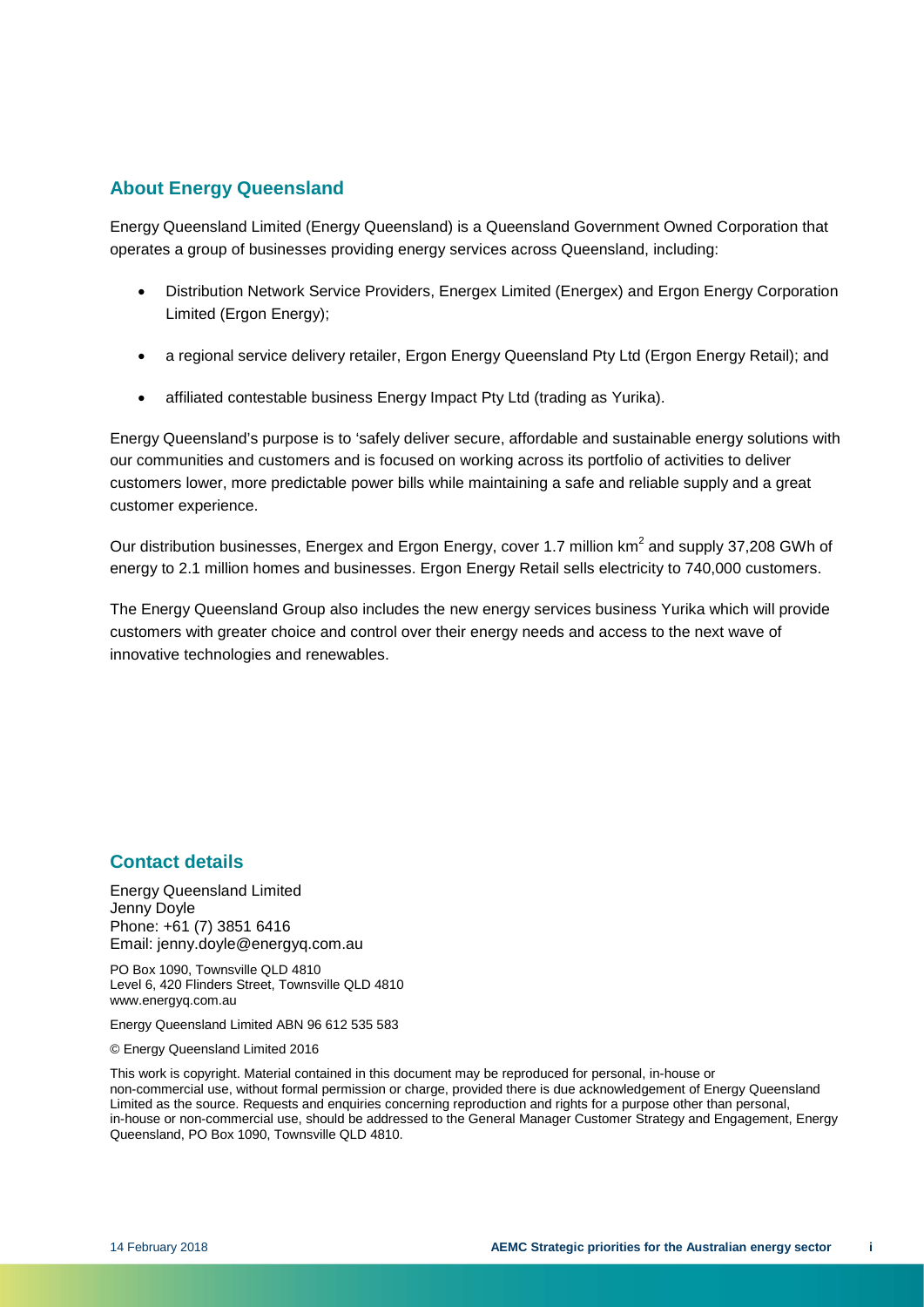# **Contents**

| $1 \quad \blacksquare$ |  |
|------------------------|--|
| $\mathbf{2}$           |  |
| $3^{\circ}$            |  |
| $\overline{4}$         |  |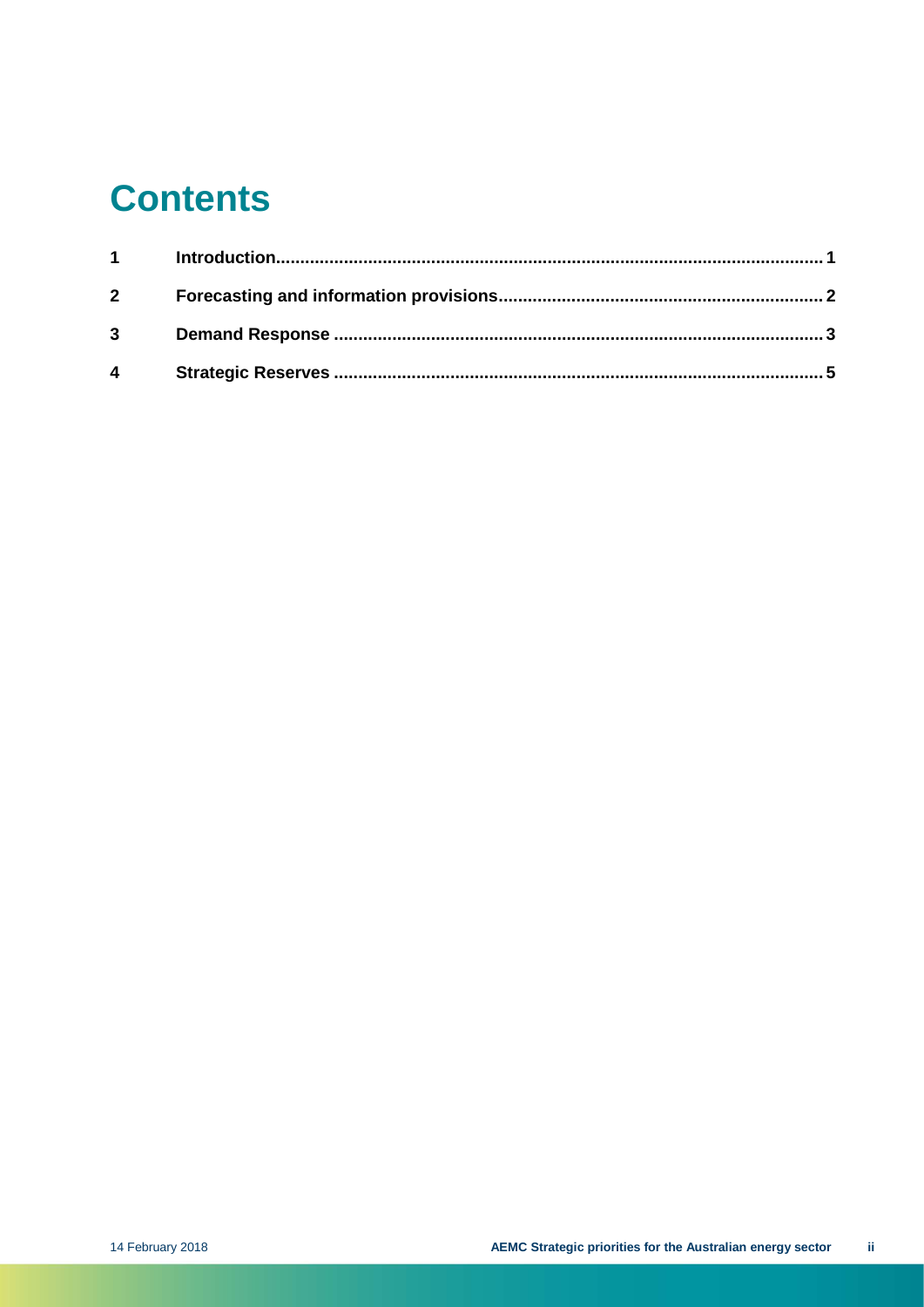## <span id="page-4-0"></span>**1 Introduction**

Overall, Energy Queensland supports the Australian Energy Market Commission's (AEMC) preliminary views outlined in the Interim Report and note that policy certainty at this juncture is necessary. Given the current transformation of Australia's energy system it is critical that we restore the landscape. We agree with the AEMC that a reasonable approach is to "step back" and examine existing arrangements and proposed changes with a view to adopting a more holistic overview that will provide more balanced solutions.

Energy Queensland is generally encouraged by the review and its sentiment. We would emphasise the importance of where possible adopting a light-handed approach to regulation as this will avoid interference within the existing market structures without first having compelling reasons to do so. We further support "competitive markets" as the mechanism that will ultimately provide the appropriate conditions for meeting the reliability standard in the most efficient manner and therefore lowest cost to the consumer.

The Interim Report has referenced a number of recent rule changes underway or recently completed. These rule changes should be given time to take effect before changes are considered which would distort the market. For example, the Declaration of Lack of Reserve Conditions rule change should have the effect of improving the signalling of risk of load shedding to the market. This should give proponents more certainty to make investment decisions with confidence.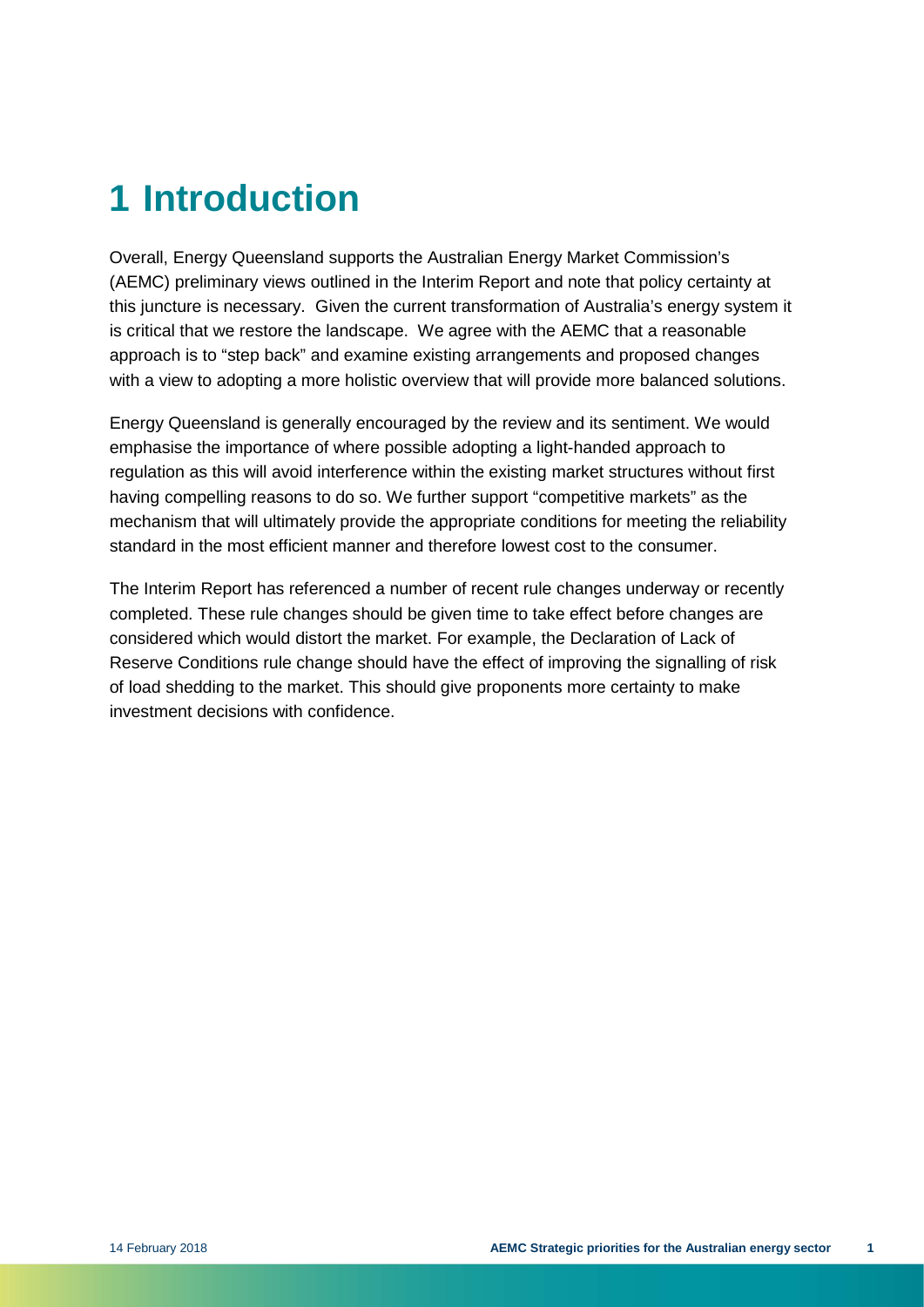## <span id="page-5-0"></span>**2 Forecasting and information provisions**

Energy Queensland agrees that accurate forecasting is an essential element of operating, and participating in the market. Such information is important as it enables participants to make sound investment and operational decisions, which in turn, benefits the market as a whole. Energy Queensland considers that with greater visibility and transparency of forecasting and information processes, more efficient investment and operational decisions can be made.

We also agree with the AEMC's assessment that it is preferable for the Australian Energy Market Operator (AEMO) to continue to improve its forecasting tools and methodologies to better manage system security issues.

We note that AEMO's Demand Side Participation Guidelines will require participants to provide demand side participation data at NMI level to AEMO from April. We believe that the AEMC should assess the effectiveness of these Guidelines and other rule changes before contemplating further regulation. While AEMO should be encouraged to continually improve and refine its forecasting methodologies, it is equally important to understand the effectiveness of existing tools before considering further amendments to the framework.

The Five Minute Settlement rule change which was not supported by industry more broadly highlights how accurate forecasting becomes even more important. Especially, if the anticipated withdrawal of peaking plant occurs in the short to medium term and there is a reduction in the availability of cap contracts.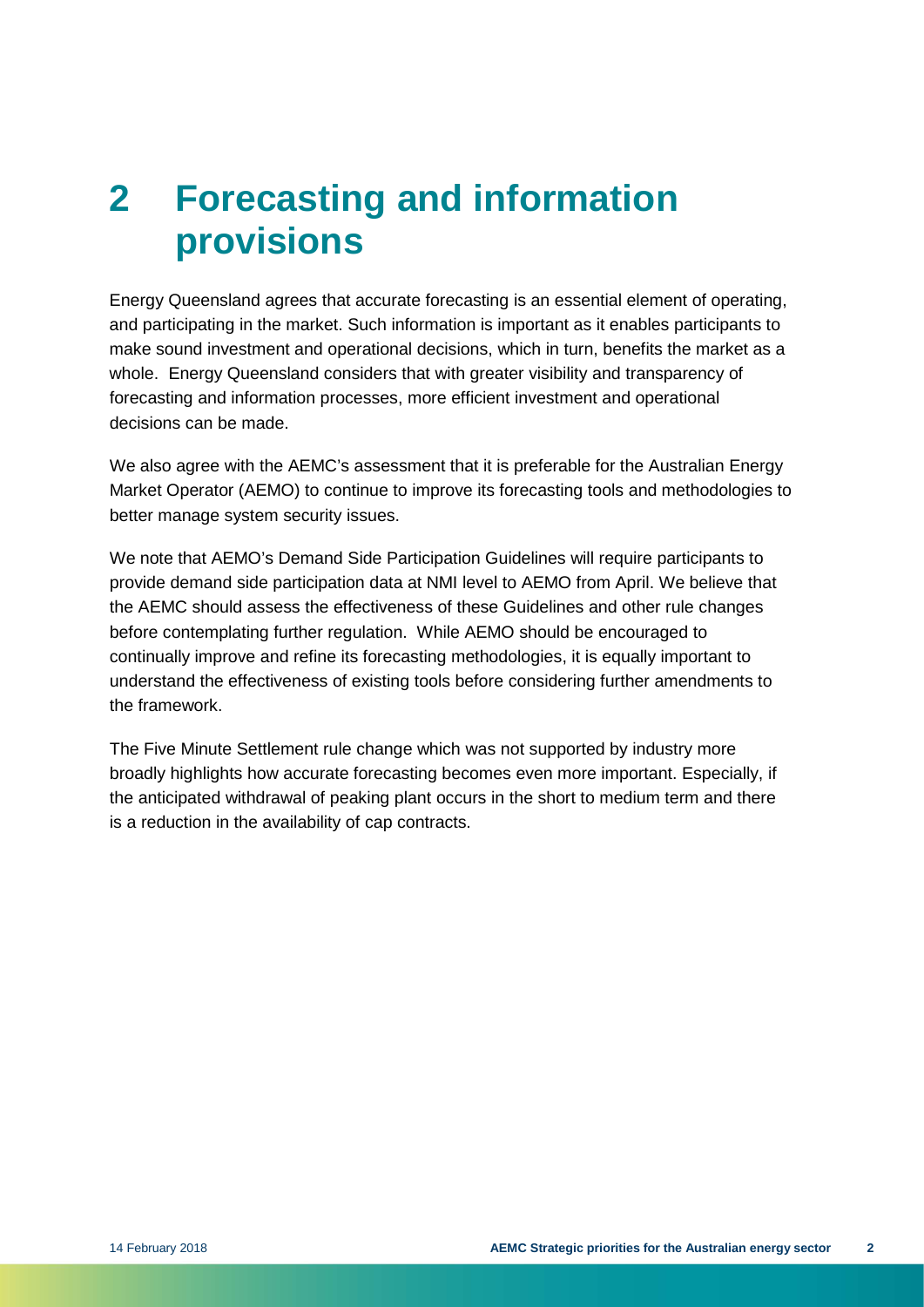### <span id="page-6-0"></span>**3 Demand Response**

Energy Queensland is a strong supporter of demand response participation and suggests there is a growing market for demand response services. Our retailer, Ergon Energy Queensland, is an active purchaser of these services and uses it in some circumstances as a method for managing price exposure. As there is a rapidly developing market for demand response as a result of advancing technologies and growing consumer awareness of electricity costs, certain issues, as it relates to demand response need to be considered by the AEMC in determining the level of regulation required including the following:

- Demand response can be expensive to organise and set up, relative to its wholesale value. However, we note its value to manage electricity supply and price exposure in some circumstances; The technology required to respond in a timely manner is expensive and has long lead times to implement especially in regional areas;
- Where the demand response is not firm, it is usually dependent on behavioural activities;
- Technology neutral technologies shouldn't be excluded and face regulatory barriers over other technologies; and
- AEMO currently has no visibility and little ability to anticipate loading beyond each transmission connection point. With increasing levels of demand response originating from within the distribution network, a necessary capability will be the ability to identify and manage constraints within the distribution network and then orchestrate demand response such that it dynamically facilitates the effective operation while ensuring the safety, security and reliability of both the distribution and transmission systems.

Energy Queensland's DNSPs, Energex and Ergon Energy, currently provide non-firm response during low reserve conditions. Although demand response exists throughout much of the electricity supply chain, Energy Queensland considers that the DNSPs role is underutilised. As such we wish to highlight the following demand response initiatives that may better manage electricity supply during peaks.

• Demand response procured by DNSPs could provide value to the market at least as an interim measure until a demand response market has reached a sustainable level of maturity;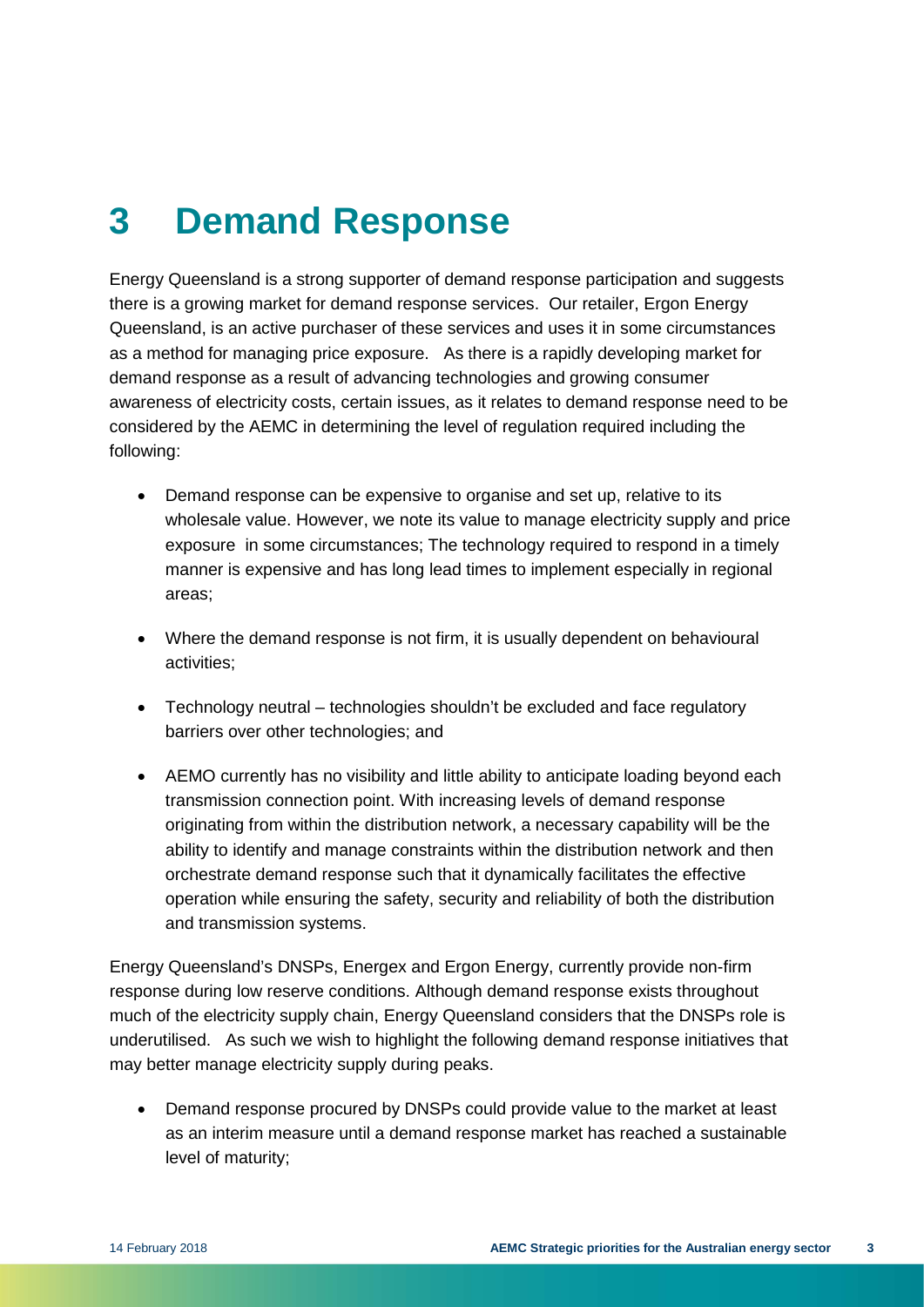• Energy's Queensland's existing DNSPs demand response may play a role in providing non-firm response (as a secondary priority after meeting DNSP constraints) to the wholesale market. In addition, DNSPs may provide non-firm response to the existing reliability and emergency reserve trader (RERT) mechanism or strategic reserves to AEMO during low reserve conditions. Energex actively participates in these events and is not compensated for the demand response supplied. Energy Queensland encourages the AEMC to contemplate development of a standard product for RERT conditions to allow market participants to determine a value for the service currently provided by Energex's demand response.

We consider AEMO's Demand Side Participation Guidelines will improve the understanding and visibility of demand response across the National Energy Market (NEM) and inform whether market barriers or further challenges exist.

Energy Queensland also considers that if demand response was required to be bid into the market it will likely allow generators to adjust their bidding practices to maximise their own dispatch and reduce the frequency and volume of dispatch of providers of demand response. This is a reasonable response from a generator, however, would likely reduce the value to the customer providing the demand response.